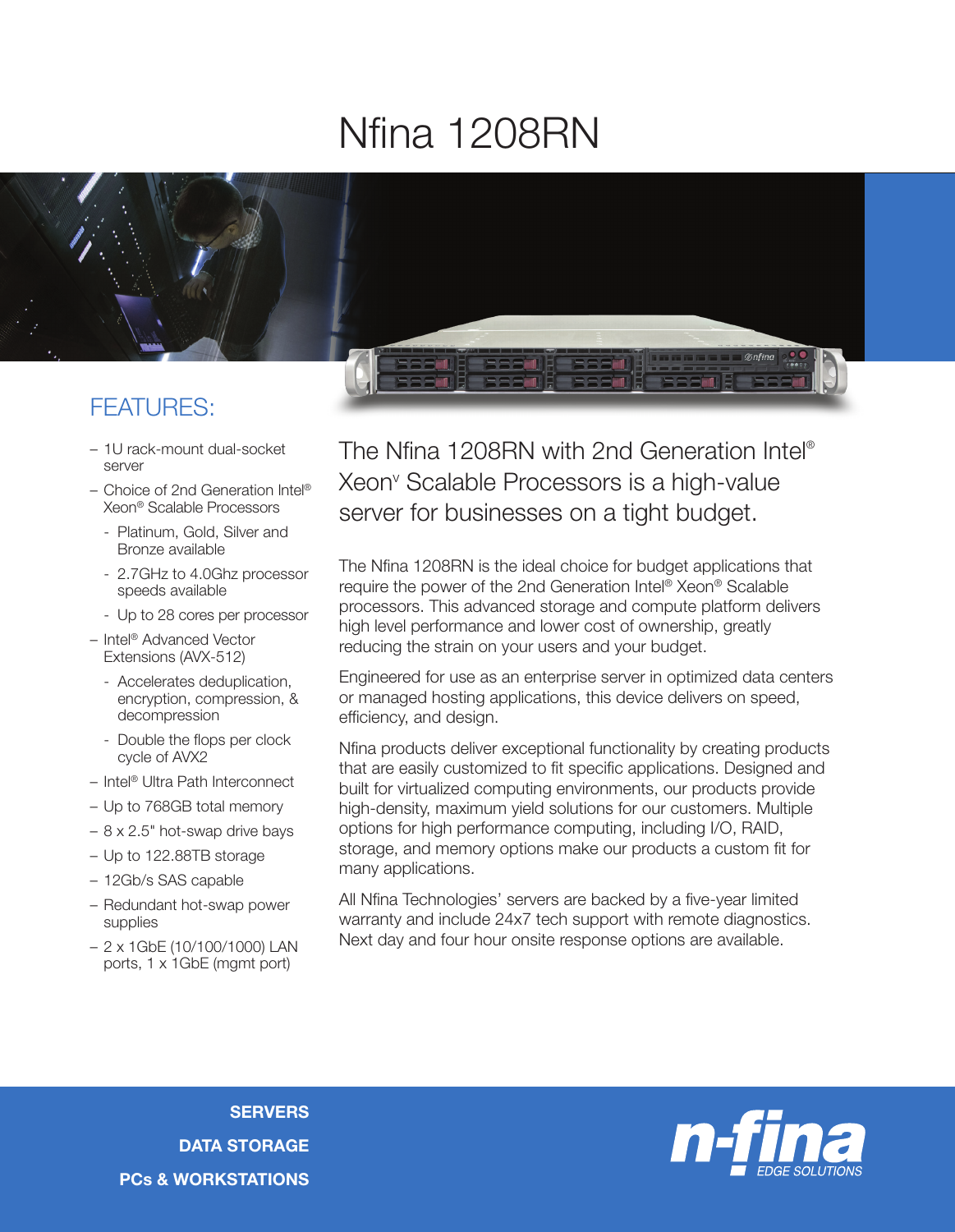## NFINA 1208RN

| <b>SPECIFICATIONS</b>   |                                                                                                                                                                                                                                                                                                                |
|-------------------------|----------------------------------------------------------------------------------------------------------------------------------------------------------------------------------------------------------------------------------------------------------------------------------------------------------------|
| Form Factor             | 1U rack-mount, 1.7" x 17.2" x 23.6"                                                                                                                                                                                                                                                                            |
| Operating Temperature   | 10°C to 35°C (50°F to 95°F)                                                                                                                                                                                                                                                                                    |
| Processor               | 2nd Generation Intel® Xeon® Scalable Processors, up to 28 cores each, 70-165W TDP                                                                                                                                                                                                                              |
| Processor Speed / Cache | Up to 2.2GHz to 4.0GHz and 38.5MB Cache                                                                                                                                                                                                                                                                        |
| Socket                  | Dual Socket P (LGA 3647)                                                                                                                                                                                                                                                                                       |
| Memory                  | 12 RDIMM/LRDIMM sockets, DDR4 ECC 2933 MHz<br>768GB Max memory capacity<br>Intel <sup>®</sup> Optane <sup>™</sup> DCPMM supported                                                                                                                                                                              |
| Storage                 | 8 x 2.5" hot-swap drive bays<br>Supports: SSD and HDD<br>1 x internal M.2 NVMe/SSD (2280, 22110), PCle® (optional)                                                                                                                                                                                             |
| <b>Optical Drive</b>    | 1 x 5.25" Slim DVD, SATA drive (optional)                                                                                                                                                                                                                                                                      |
| Maximum Storage         | Up to 122.88TB, depending on drive type                                                                                                                                                                                                                                                                        |
| Software RAID           | 0, 1, 10, optional 5                                                                                                                                                                                                                                                                                           |
| Hardware RAID           | Hardware RAID (optional), Caching available                                                                                                                                                                                                                                                                    |
| Input Voltage           | 100-140V @ 6A-8A, 50/60 Hz<br>200-240V @ 3.8-4.5A, 50/60 Hz                                                                                                                                                                                                                                                    |
| Power Supply            | Redundant hot-swap 750W AC power supplies                                                                                                                                                                                                                                                                      |
| Remote Management       | IPMI 2.0, KVM over HTML5                                                                                                                                                                                                                                                                                       |
| <b>TPM</b>              | Version 2.0, optional                                                                                                                                                                                                                                                                                          |
| OS Supported            | Microsoft <sup>®</sup> Windows Server® 2016, Hyper-V Server 2016, Windows® 10,<br>VMware® ESXi <sup>™</sup> 6.5-7.0, Open-E® JovianDSS™ & DSS7, Red Hat® RHEL<br>7.3-8x, SUSE® SLES 11-15 SP1, Ubuntu 18.04, Free BSD 10.3-11, CentOS™7.3-7.6,<br>XenServer® 7.1, Citrix XS7.1 CU2-7.x, more options available |
| Certifications          | UL or CSA listed, UL 60950-1 (USA and Canada), FCC Class CFR Part 15, Subpart<br>B (US), IEC 60950-1:2005, AS/NZS CISPR 32:2013 (Class A) (Australia), VCC<br>32-1/2016.11(Class A) (Japan), RoHS                                                                                                              |
| Warranty                | 5 years                                                                                                                                                                                                                                                                                                        |